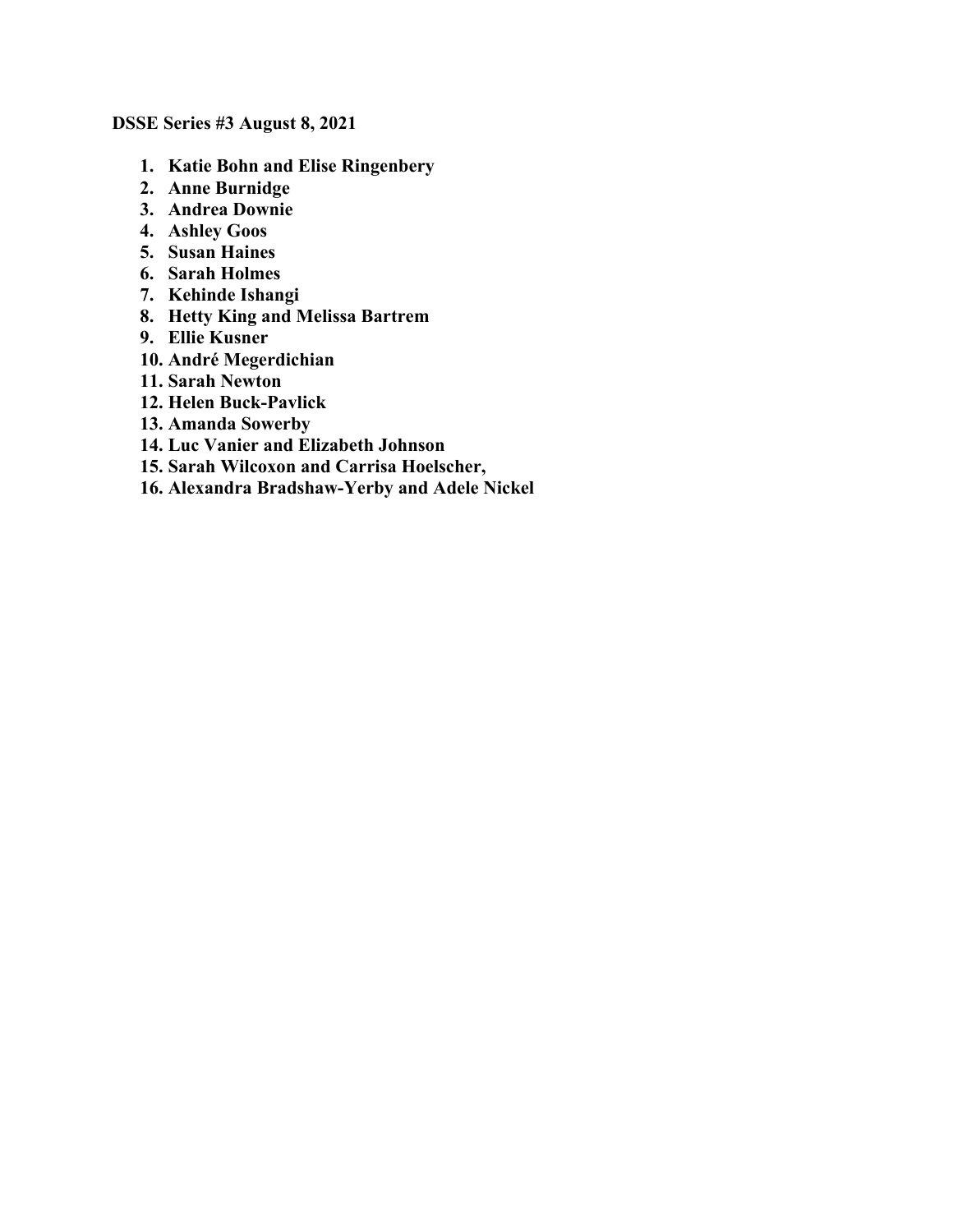**1. Katie Bohn** is a board-certified dance/movement therapist, somatic experiencing practitioner, certified Kripalu yoga instructor and licensed professional counselor. Katie received her Master's of Education in Counseling from the University of Missouri - St. Louis and completed her graduate work in dance/movement therapy at the 92Y Harkness Dance Center in New York City. She is currently pursuing her doctorate degree in counseling from the University of Missouri - St. Louis focusing on creative art therapies. She is the clinical director and owner of Emovere, LLC. A dancer from birth, Katie is passionate about helping people heal from trauma through self-expression, dance/movement-based psychotherapy, art, writing and play. Katie was honored to bring her knowledge and passion as a dance/movement therapist to children with cancer and special needs at SSM Health Cardinal Glennon Children's Hospital through in St. Louis for over six years. In addition, Katie has worked as a dance/movement therapist, counselor and clinical supervisor in residential eating disorder facilities and outpatient settings over the past decade. Throughout her career, she has led several workshops and presentations in addition to her therapeutic work.

**Elise Ringenberg** is a registered dance/movement therapist and provisionally licensed professional

counselor. She holds a Masters in Dance/Movement Therapy and Counseling from Columbia College Chicago. Elise currently works at St. Louis Children's Hospital as a dance/movement therapist, where she works with patients on the inpatient medical units. She is also a psychotherapist at Emovere, a creative art therapies practice in St. Louis. In her practice, Elise integrates verbal therapy with dance/movement therapy, mindfulness, play, and expressive arts. By tapping into these intuitive approaches of expression, Elise helps clients find greater self-understanding and growth. Elise previously worked in a residential eating disorder facility as a primary therapist and movement liaison where she coordinated therapeutic movement programming. In addition to her therapeutic work, she has led workshops on trauma-informed dance education. Elise is passionate about bringing the body into the conversation, specifically into relationship with the mind and one's experience.

#### **Presentation Description**

With increased awareness of the prevalence of trauma, it is of utmost importance that dance science and somatics educators implement a trauma-informed approach to their teaching methods. As dance science and somatics educators work specifically with the human body, a trauma-informed approach is particularly necessary. This presentation will specifically focus on the definition of trauma, the the 5 Core Values of Trauma-Informed Care, and interpersonal relationship considerations to being trauma-informed. This presentation will be discussion-based in which participants explore ways in which they already implement the 5 Core Values of Trauma-Informed Care as well as brainstorm additional ways to integrate these values into their teaching methods. Lastly, this presentation will consist of a movement experiential based upon interpersonal relationship considerations to being trauma-informed.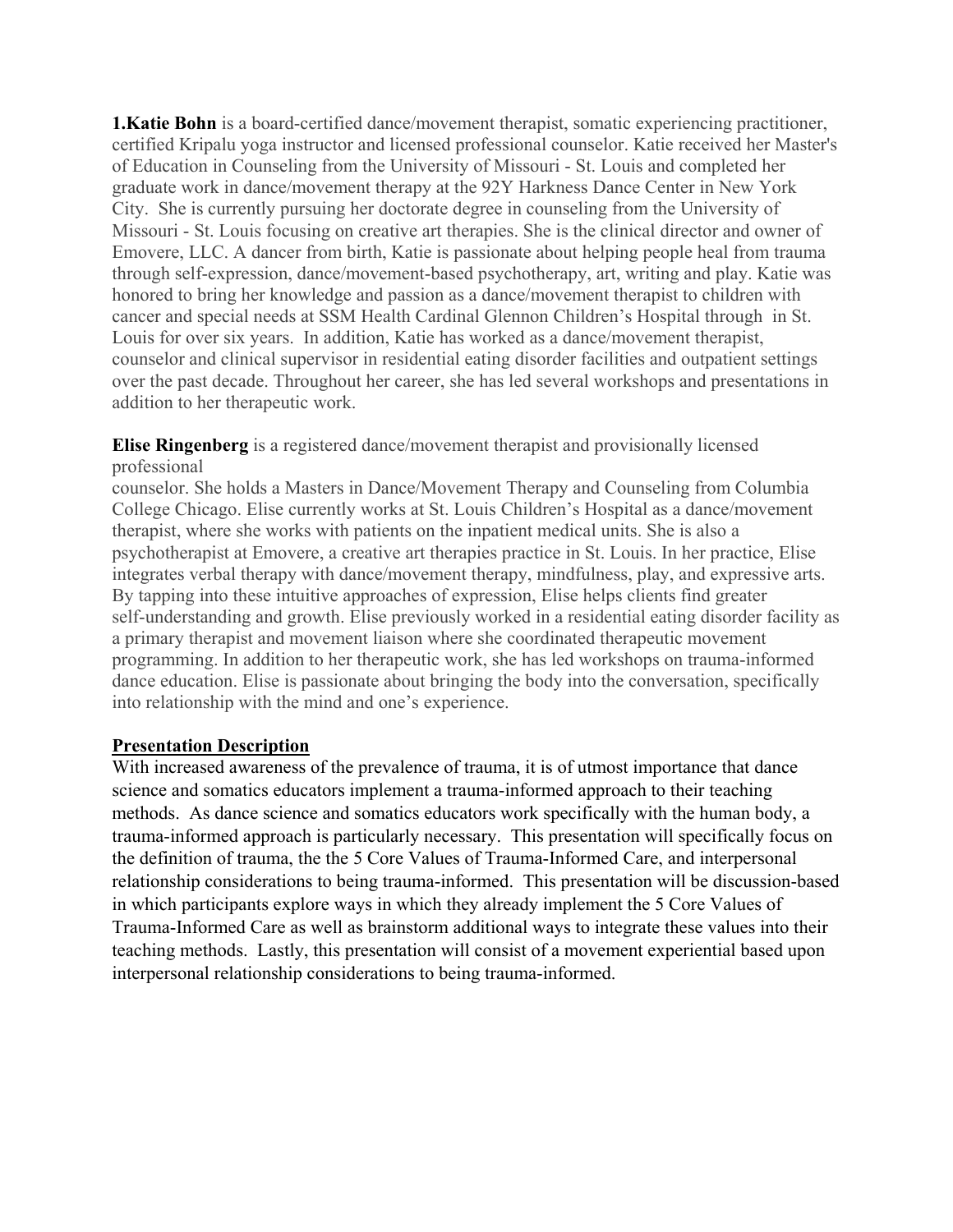# **2.Anne Burnidge**

**3. Andrea Downie** is an adjunct professor in the Dance Program and a PhD student in the Kinesiology Program at University of Calgary. Her research focuses on the intersection of dance science, somatics, and social justice in dance education. Andrea is founding member and past president of Healthy Dancer Canada and a registered provider with Safe in Dance International of the Healthy Dance Certificates.

### **Presentation Description**

**(Re)Visiting Wellness in Dance Education** will look at the multidimensional nature of dancer wellness, including individual and collective aspects, and suggest ways dance educators can work toward safe, healthy, and transformative equity practice in dance learning environments.

**4.Ashley Goos** is a dance artist, educator, and somatics practitioner. She holds an MFA in Dance Performance and Choreography from The Florida State University, and BA in Theatre from Miami University (OH). She is a Visiting Assistant Professor of Dance at Miami University. Ashley has set work at the Bourdelle Museum in Paris, France, Missouri State University in Springfield Missouri, Miami University (OH), Xavier University, The School for Creative and Performing Arts, Moving Current in Tampa, Florida, the Cincinnati Fringe Festival, the Area Choreographer's Festival in CIncinnati, and at Gallery 621 in Tallahassee, FL. She has danced for Alex Ketley, Emily Johnson, Yanira Castro, Rodger Belman, Heather Britt, Diane Germaine, and Loren Davidson among others. Ashley has also provided administrative consultation and development support for non-profit arts organizations around the United States. Some of her administrative partners include See Chicago Dance, The Cincinnati Ballet, The Kentucky Shakespeare Festival (Louisville, KY), and Same Planet Different World Dance Theatre (Chicago, IL). In the fall of 2017 Ashley was a Full Time Guest Artist at Missouri State University, and since then has worked as an adjunct professor of dance at Xavier University, Northern Kentucky University, Miami University, and Thomas Moore University. Ashley's writing has been published in See Chicago Dance.com, the National Dance Educators Organization's Guest Series, and Dansdocent.nu (the Dutch version of Dance Teacher Magazine).

# **Presentation Description**

This session investigates the role body mapping can play in movement generation, and efficient execution of that movement. If we have an accurate body map can we use our form more efficiently? If we map the hip girdle more thoroughly, could it be more free? Could we stretch even further? Could an accurate map produce more options for movement? Body mapping can also be used to intentionally "mismap". What if our clavicles were half their size? How would that change how our shoulders could move?

Mixing principles from the Alexander Technique and Gaga, we will map certain joints and areas of our body then investigate the ways in which those more accurate maps create freedom. We will then explore how mismapping those areas can unlock new movement possibilities and release from habitual movement patterns.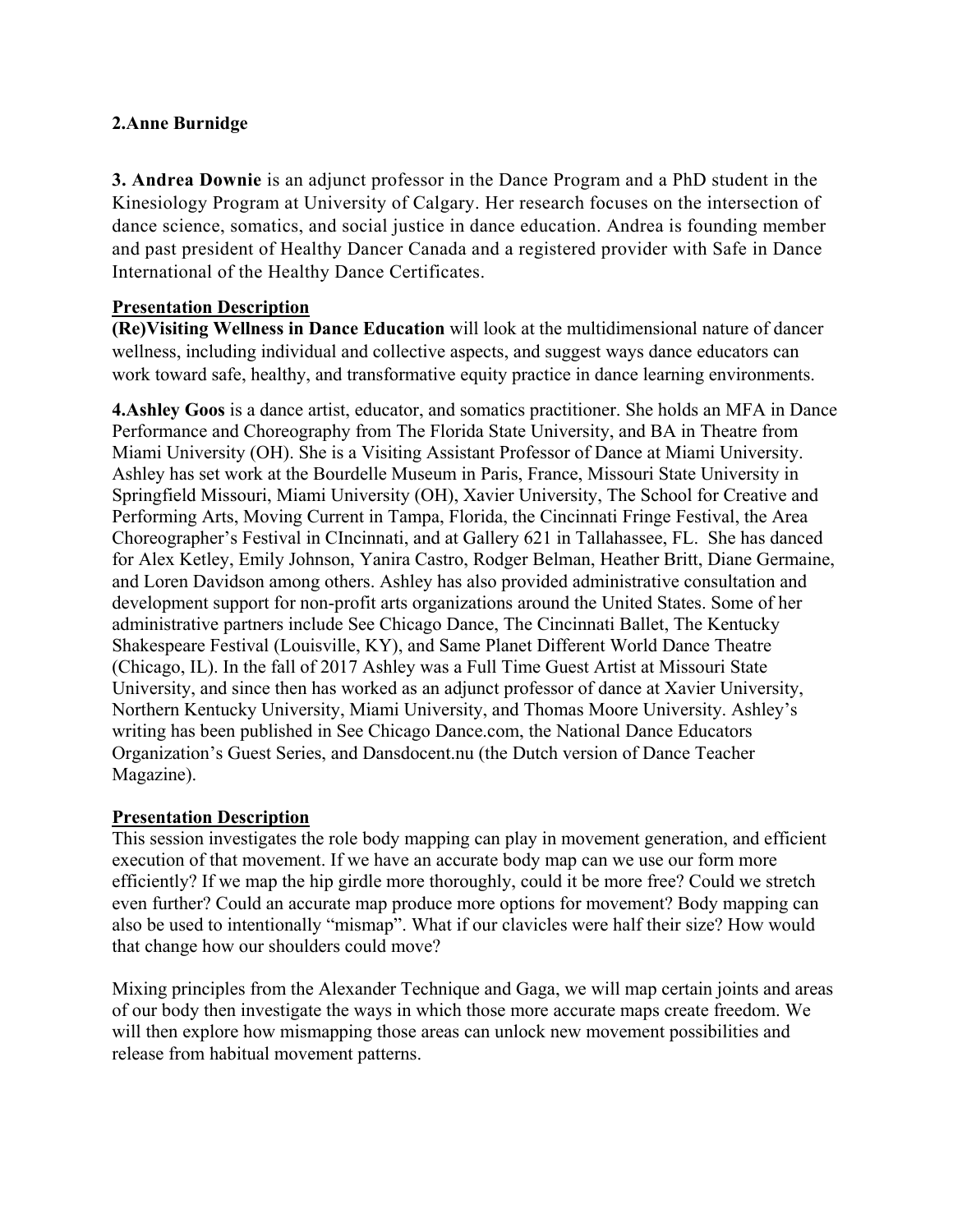**5. Susan Haines** (MFA, NCPT, NKT, IASTM) is Director of Dance at Western Washington University where she teaches contemporary and ballet technique, Pilates, and dance pedagogy classes. Susan specializes in bridging current research in fascia, biomechanics, and neuroscience into dance training. Susan is a Level III NeuroKinetic Therapy practitioner; a sophisticated treatment modality that addresses the causes of dysfunctional movement in the motor control center. This work led her to create Dance Conditioning Technique, a unique training system that focuses on foundational strength through fascial dynamics and neuroscience. She has an MFA from UNCG-Greesnboro where she studied with leaders in the field of somatics and dance science: Dr. Jill Green, B.J. Sullivan and Jatin Ambegaonkar, and is certified in Pilates, yoga, and fascial taping and flossing with RockTape. Susan is a dance science specialist for Apolla Performance, serves on the editorial board for JODE and her research has been recognized by conferences and workshops including NDEO, DSSE, DSA and PCA/ACA.

### **Presentation Description**

#### **Functional Core Reaction/Prediction Training: To Plank, or Not to Plank?**

This presentation examines functional core support for dancers through the lens of neurological reaction/prediction timing and fascial dynamics. Participants will learn specific exercises that help build functional core activation to support advanced movement.

**6. Dr. Sarah Holmes** continues to be passionate about spreading the benefits of Pilates and water training to dancers. She taught as an Assistant Professor of Dance where she incorporated water training with somatic practice, and currently teaches Kinesiology at the Santa Fe Community College in Santa Fe, NM. She holds an M.A. Dance, Mills College; a B.A. Economics, Scripps College and has published critical scholarship about Pilates. Her first book, The Pilates Effect published in 2019, grew from her life experiences and out of her doctoral research completed in March of 2013, at the University of California, Riverside. Certified with Polestar Pilates, Peak Pilates, and the Pilates Method Alliance, Dr. Holmes worked as a Master Instructor for Peak Pilates and more recently, Balanced Body. After working with physical therapists and somatic practitioners, her current research includes examining issues in dance science, kinesiology, and deepening her work in the embodied cultural and racial issues in Pilates and somatic practice.

#### **Presentation Description**

Data from a two-year study suggest that water training has similar effects to a somatic practice. The nature of this study questioned an underlying assumption that dancers understood how to appropriately engage their external rotation. Principal Investigator (PI) hypothesized that working with water as a cross-training method would both strengthen and increase the range of motion of femoral external rotation. Subjects (university dancers) underwent pre- and posttesting measurements (passive and active external rotation and internal rotation). The study consisted of twice a week, 30 to 45-minute water conditioning classes, for six weeks. Programs assisting in angle analysis and determining statistical significance, included: ImageJ, Microsoft Excel, and the Statistical Package for the Social Sciences software (SPSS IMB version 24). Qualitative data were processed by an open source Python package, Natural Language Toolkit (NLTK) used specifically for text mining. The results reflected that quantitative measurement methods were not effective, indicating no statistical significance in increasing active or passive external rotation. PI observed an increase in perceived awareness of the subject's external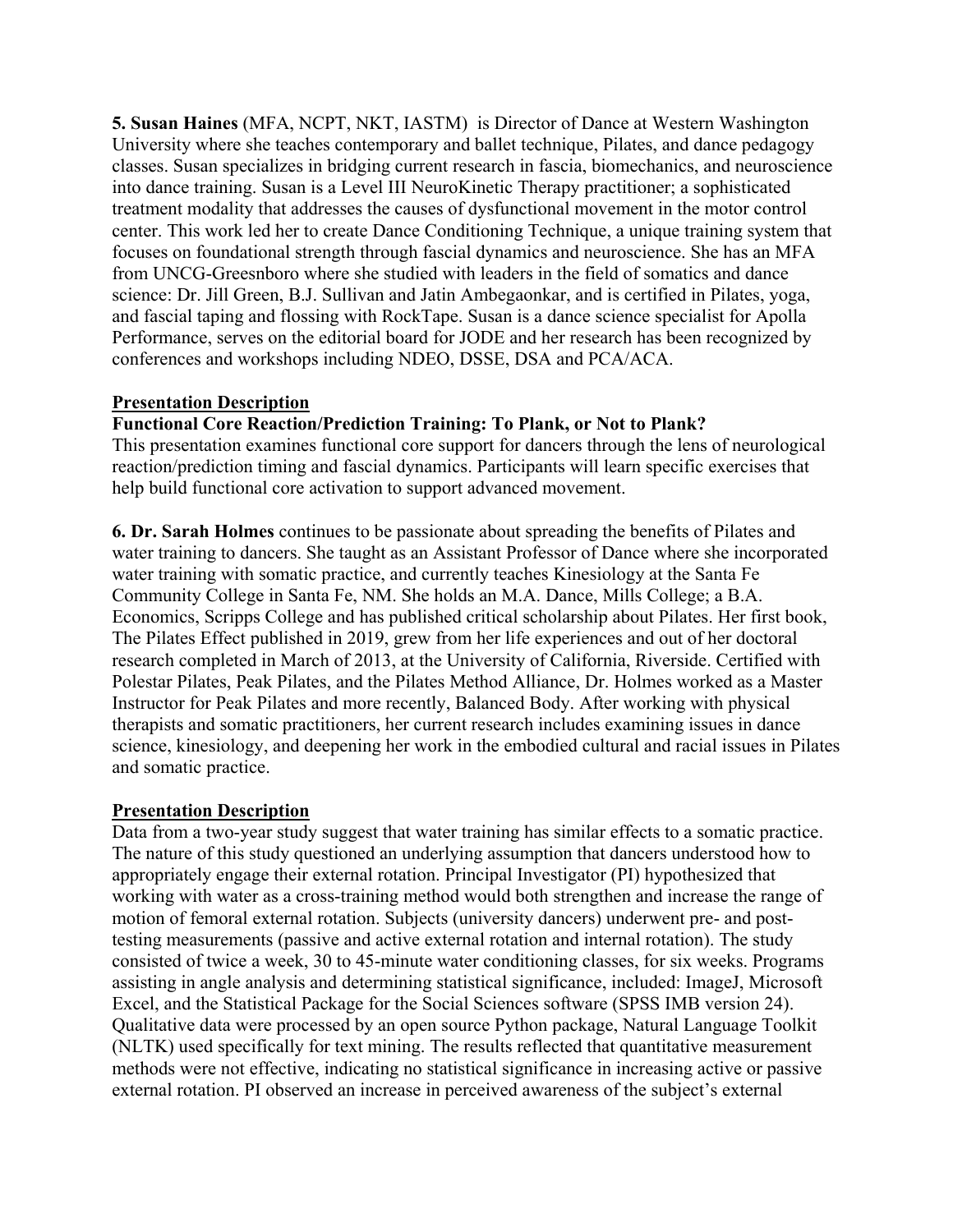rotation through a qualitative survey. This affirmed PI hypothesis that water training augments kinesthetic awareness in much the same way as a somatic practice. This study encourages the use of water training to develop a dancer's kinesthetic sensing by creating a positive learning ------- experience that teaches body awareness in a new environment.

# **7.Kehinde Ishangi**

**8. Hetty King** is a native New Yorker. She has been a part of the NYC dance and performance world as a performer, choreographer, dance educator, writer, and scholar since she graduated from the H. S. of Performing Arts in 1982. Her work has been presented in NYC and across Canada. As a performer Hetty danced in the companies of numerous choreographers; Ralph Lemon and David Dorfman to name a few. Hetty has been working in dance education since 2000, as a teaching artist and a licensed NYS Dance Educator in both public and private schools. As a devoted student of the late somatic movement pioneer Nancy Topf, Hetty nurtured a deep love of the somatic arts as they relate to dance, embodiment, and the education of the whole child. She is under contract to publish the posthumous manuscript of Nancy Topf. Hetty is a student in the EdD Dance Education program at Teachers College, Columbia University where her research interests are in the intersection of somatic education and dance education in early childhood. Currently, she is a Kindergarten/Associate Teacher at Speyer Legacy School, the Program Director for Dance Makers in the Schools at Movement Research and a member of the PreK Create team in collaboration with DEL and the DOE. King lives in Brooklyn with her husband a theatre technician at the Metropolitan Opera, their two adopted daughters, an international student from China, and their cat Clyde.

**MELISSA BARTREM** is a dance artist, educator and choreographer from Toronto, Canada. Her work in the dance industry has taken her across North America, Africa, Asia, Europe and South America. Her professional credits include performances on stage, television, industrial shows and other live events. Melissa is currently pursuing an Ed.D in Dance Education at Teachers College, Columbia University. Her research interests include challenging traditional dance pedagogy, motor learning as it relates to dance skill acquisition and culturally relevant pedagogy in post-secondary performance programs. Melissa is currently on faculty at Centennial College, in Toronto, Canada where she teaches Movement Studies, Commercial dance, and interdisciplinary arts as part of the Performing Arts fundamentals and Theatre Arts programs. She also works with the Royal Academy of Dance, mentoring students of the Certificate in Ballet Teaching studies program, where she instructs "How We Learn: The Stages of Development". Melissa has also had the opportunity to collaborate with various arts organizations in England, South Africa, and China, in addition to presenting her in-practice research at various arts and education conferences, including the 54 th World Conference in Dance Research in Athens, Greece, and the Canadian Association of Theatre Research. Melissa holds a B.A. (hons.) in Theater Performance and Sociology from The University of Toronto, and an M.A. in Dance Education accredited through the University of Surrey, England. Melissa also holds a variety of professional teaching certifications, with organizations such as The Royal Academy of Dance, British Association of Teachers of Dancing and Canfitpro Canada.

#### **Presentation Description**

**50-minute movement workshop Warm-up: from lecture to practice**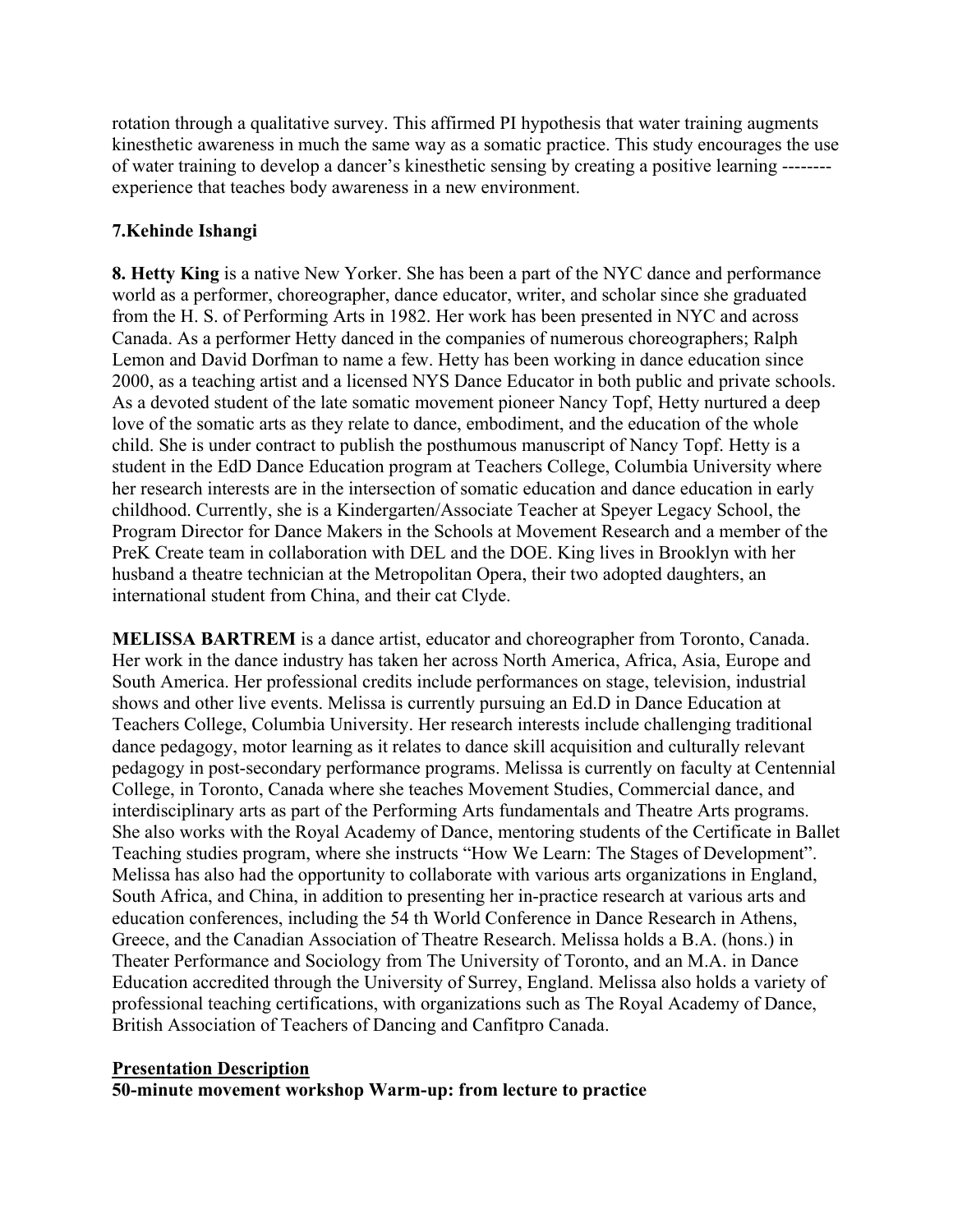How can dance science and somatic educators facilitate the transfer of skills learned in lecture and discussion to dancers' physical practice?

This workshop is an exploration of ideas we are researching in our respective work as doctoral students. We believe these ideas merit further investigation for applied learning in our practice as dancers, educators and students.

Almost every dance class begins with a warm-up. In practice, this part of the class is meant to acclimate and prepare the body for the movements that will follow. Many dancers do their own warm-up before class begins or before a rehearsal or performance. All these scenarios are opportunities for dancers to apply what they have learned through lecture and discussion to a vital part of their practice. Without critiquing any particular warm-up our workshop seeks to address an intervention through the use of Ideokinesis and Motor Control to bridge the gap between lecture and practice.

Ideokinesis is the use of imagery drawn from the anatomy and more specifically the skeletal anatomy to create an awareness of the function of a specific action or series of actions. This awareness is meant to bring ease and greater functionality to the movement. The process of 'thinking but not doing' in ideokinesis interrupts the patterns we have unconsciously developed and over time creates new neurological pathways that allow for a synchronicity of form and function.

Proprioception refers to perception or awareness of the position and movement of one's body and is an important sensory aspect of motor control that has an impact on skill acquisition. Proprioception provides essential feedback to the central nervous system on various movement characteristics including space, direction and velocity. The use of exercises that promote proprioception at the beginning of class, in a warm-up can be considered from both an anatomical and physiological context to promote greater movement accuracy and coordination control.

This experiential workshop will take the participants from the exploration of an image to a dance warm-up that incorporates principles of motor control. Participants will then return to their own exploration of what they can practically and consciously do before, in place of and during a dance warm-up that will serve their practice as dancers and deliver a means of putting discussion into practice.

# **9. Ellie Kusner**

# **Presentation Description**

Introduction: Across these Dance Science, a dominating concern is injury—it's prevention, prevalence, etc.—and thanks to that, significant developments have been made in how dance injuries are predicted, assessed, and treated, all of which seems to have inspired some safer training practices and longer professional careers. However, The World Health Organization (WHO) defines health as "a state of complete physical, mental and social well-being and not merely the absence of disease or infirmity," and for dancers, there are many factors that inhibit complete physical, mental and social wellbeing. For example, financial insecurity, strained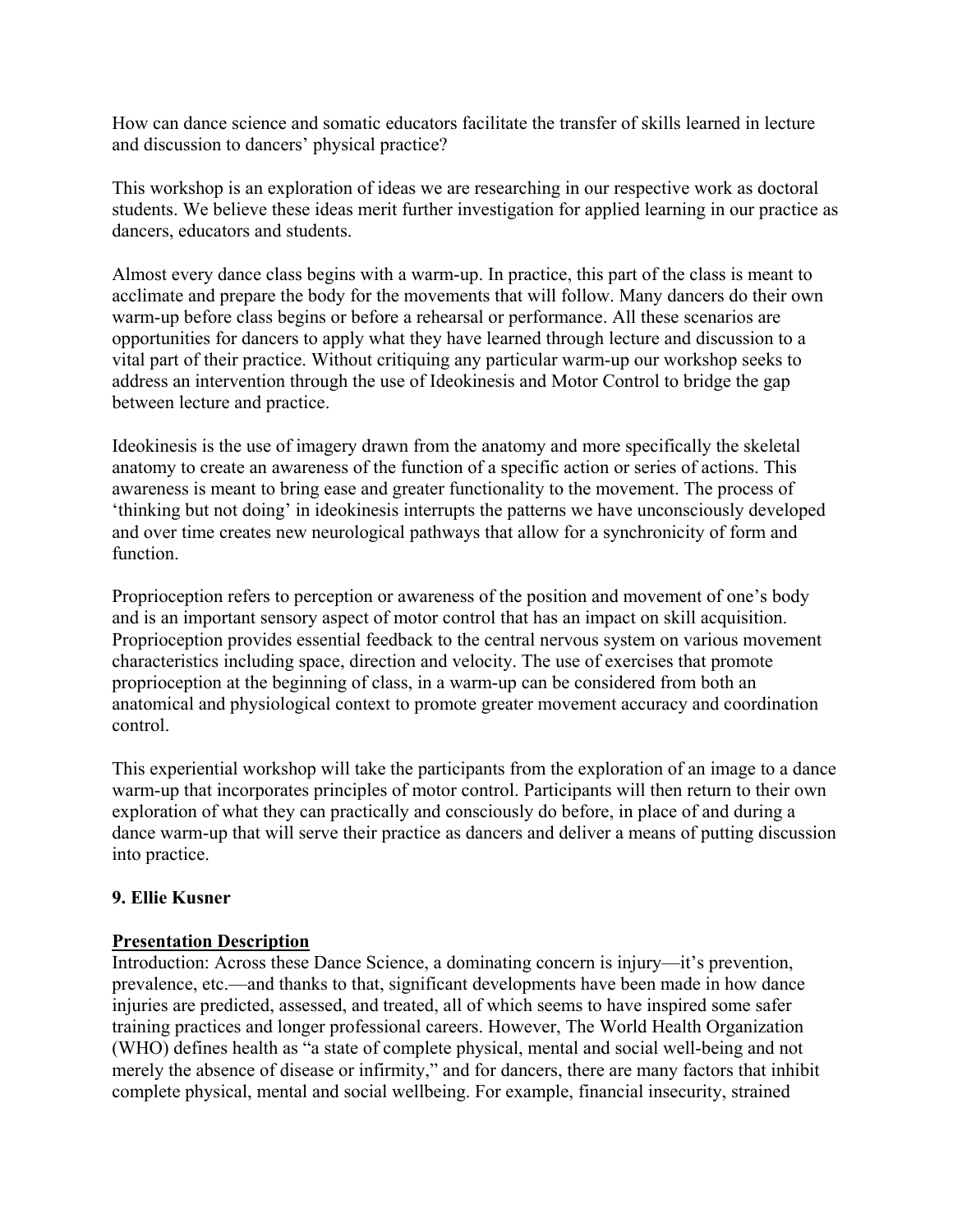relationships with co-workers, bullying, racism, and sexual harassment are issues that have been anecdotally observed in the field, but are underrepresented in dance science literature. In fact, no known studies have investigated the general health and overall wellness of dancers. Furthermore, no known studies have inquired about dancers' own concerns about their health. So, while injury is an important topic to study, it is also essential to understand the broader, multifactorial scope of dancers' health as described by WHO. In order to further advance the field of dance science, more knowledge is needed about dancers' health and wellness concerns. Methods: This study launched a three-part, online survey that asked dancers to reflect on a multidimensional model of well-being through binary and likert scale questions related to physical, social, psychological, financial and occupational well-being. Open-ended questions that asked dancers to describe their most significant well-being concerns, their self-care practices and their use of available health and wellness resources were also included. Results and Conclusion: Nearly 300 dancers responded to the survey, of which 176 responses were analyzed using both quantitative and qualitative methods. Findings suggest that dancers generally feel positively about their physical well-being, and that their well-being concerns are diverse. However, dancers seemed most interested in engaging in physical self-care like going to the gym, massage, eating well, and yoga. These findings may indicate that dancers are under-equipped to manage components of their psychological, social, financial, and occupational well-being. Perhaps we as educators, researchers and practitioners have perpetuated this limitation by fixating on the physical health of dancers. Additionally, we believe that the vast number of participants who completed this survey, suggests that dancers are eager to explore their well-being and perhaps appreciate being asked about their own perspective on the topic. This notion is further supported by the large number of participants who offered in-depth responses to the survey's final question: what else would you like to share about your health and wellness as a dancer? Educators, researchers and practitioners may consider moving towards more holistic considerations of dancers' integrated and complete selves and coaching emerging artists to do the same for themselves. A dancer is more than a body and education, research, and treatment should investigate and help dancers explore all dimensions of their well-being.

**10. André Megerdichian** has worked with such companies and choreographers as the Limón Dance Company, Dance Kaleidoscope, The Mary Anthony Dance Theatre, Sounddance Repertory Company, Reidel Dance Theatre, Janis Brenner and Dancers, Sean Curran, and Daniel Charon.

An assistant Professor at the University of South Carolina, he has also served as a faculty member at such institutions as The Limón Foundation (NYC), the Duncan Center Conservatory in Prague Czech Republic, the University of Wyoming, and the University of Cincinnati College-Conservatory of Music, while creating choreography and teaching master classes and workshops, throughout the United States, Europe, and China.

Co-Artistic Director of The Resonance Collective - an interdisciplinary company dedicated to cross-pollinating the aesthetic, formalistic, creative, and performative aspects of multiple genres, his work is rooted in the humanistic, highly physical explorations of modern dance traditions while exploring the diverse tensions and curiosities of today.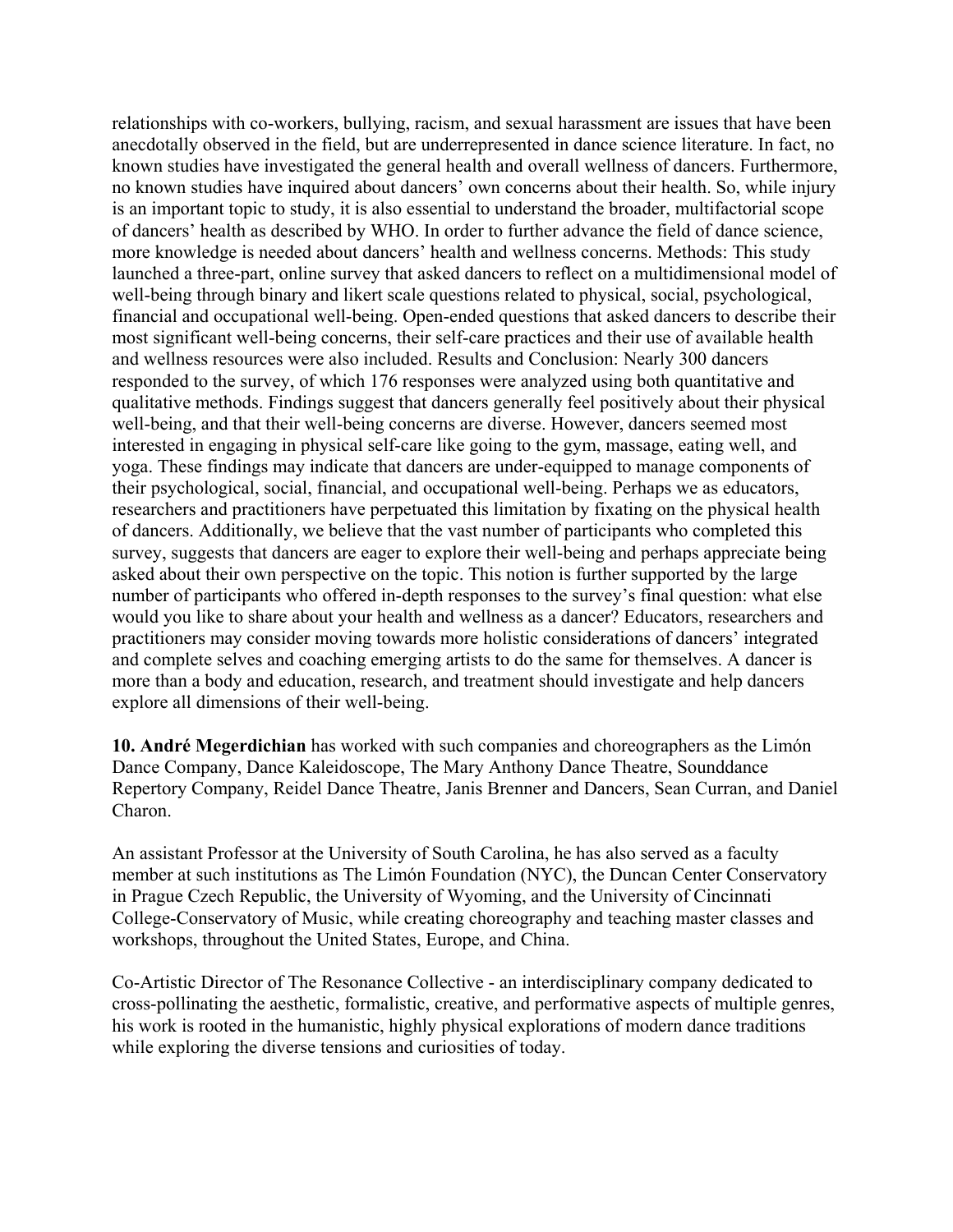André holds an MFA from California Institute of the Arts, a BFA from Butler University, is a Functional Strength Conditioning movement specialist (FRCms), certified yoga instructor, and has been a CPT through the National Academy of Sports Medicine.

### **Presentation Description**

# **Preliminary Strength Training Protocols designed to meet the need – "make me a better dancer"**

Many studies have shown the efficacy of body-weight strength training for dancers. With my Conditioning/Somatics course being taught yearlong, I worked with a physical therapist in designing and implementing training programs, with FMS conducted pre and post semesters, but even with quantifiable FMS results, many dancers did not continue to train after the course was over. While some did, enough did not, which led me to ask, 'why, what do they want?'. Using the Course Evaluations to look for answers, the reasoning was simple - they want to be better dancers and they want to feel that everything they do leads to better work in the studio. I continued to use the Course Evaluations as anonymous testimonials for what was working and not working, and over time compiled information that allowed me to dial in a program that dancers began to implement on their own.

I believe initially what lead to a lack of buy-in were the unfamiliar pathways and getting "sore". The true issue was not being "sore", as this is a normal sensation for dancers, but rather the uniqueness of where they were feeling it and the fear that it would adversely affect their performance in the studio and the aesthetic demands of the artform. So I kept looking for exercises that dancers could pin-point the correlations – this exercise helped me do (X,Y, or Z) in class.

From this information I developed a sequence of active and dynamic movements progressing from prone/supine to quadruped to standing, recruiting stabilizers and mobilizers through full ranges of joint motion. The sequence, derived from multiple sport and athletic training protocols is designed as a warm-up to activate both neural and muscular pathways, grading from stable to unstable. The program and training provide a functional kinesthetic understanding of joint ranges while building awareness and functional strength in full range of motion, preparing dancers to engage in high performance skill practice. Components can also be separated for cool-down activities. Depending on the progress of the class I might take an entire semester to teach and train the sequence which then leads to the capacity, both physically, and mentally to undergo more traditionally vigorous strength training programs.

**11. Sarah Newton** is an Instructor in Dance at Texas Christian University. She completed the Master of Fine Arts in Dance at Texas Woman's University and is a Summa Cum Laude graduate of Sam Houston State University, where she earned the BFA in Dance. She has danced with Out On a Limb Dance Company, wild goose chase, Kista Tucker Dance Company, and Contemporary Dance/Fort Worth. Sarah has enjoyed teaching master classes and creating new choreographic works at numerous schools and festivals. Contributing to her body of knowledge is her comprehensive mat and equipment Pilates certificate through Balanced Body University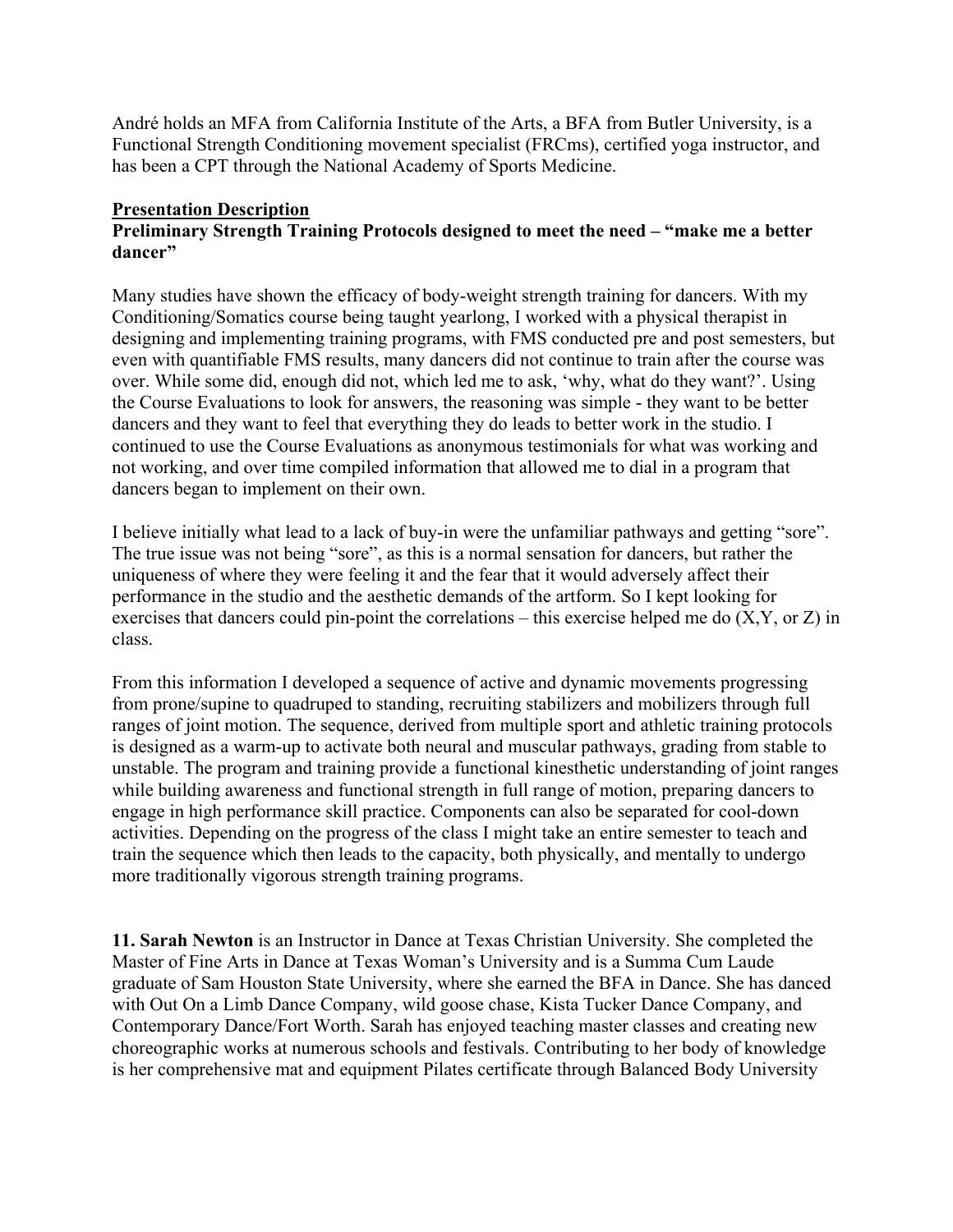and her certification by the National Pilates Certification Program through Pilates Method Alliance.

# **Presentation Description**

I view contemporary dance technique as the embodied study of human anatomy. The movement vocabulary, the sequencing of class material, and the explanation of the events in the body are all rooted in anatomical principles. Teaching movement in this way enables the dancer to approach class as a movement scientist: thinking theoretically, physically exploring and embodying the principles of anatomical form and function. In this presentation, I will convey the pedagogy for my Contemporary Dance Technique course which employs strategies for supporting a lived experience of anatomical principles.

**12. Helen Buck-Pavlick** is the Dance Director and Electives Department Chair at Fees College Preparatory Middle School; a program that she created in 2015. Helen earned a Master of Fine Arts in Dance from Arizona State University, and holds a preK-12 endorsement in dance and secondary 6-12 certification (dance, drama, middle grade science) in the state of Arizona. Additionally, Helen is a Registered Somatic Dance Educator, Registered Yoga Teacher 200hr, Certified Irish Dance Teacher, Mat Pilates Instructor, and Level 2 Reiki Practitioner. Her research interests include dance pedagogy, somatic epistemology, and cultivating empathy and social emotional learning through dance.

### **Presentation Description**

The presenter will share their reflections on how dance science and somatics educators facilitate the transfer of skills learned in lecture and discussion to dancers' physical practice based on a somatic and pedagogical research project conducted at a Title I middle school in Tempe, Arizona. The project, "The Superhero In Me: Connectivity Between the Dual Identities of Inner Superhero and Outer Alter-Ego" explores the perceived dualism, duality, and duel-ism of the embodied middle school experience through the lens of superheroes and alter-egos. The project had several goals: 1) exploration into how to communicate Laban Movement Analysis and Bartenieff Fundamentals along with key somatic concepts, such as self-awareness, self-control, and autonomy to early adolescent learners in a way that is accessible and relatable, 2) facilitate an embodied understanding of the dualism between personal inner and outer identities, expressivity, attitudes, and tendencies with the aim of helping early adolescent students improve navigation of the challenging contexts they encounter (such as conflicting self and social identities, vulnerabilities, insider/outsider feelings, body image, self-confidence, and the desire to be both unique and fit in), 3) provide an opportunity for adolescent students to explore perceptions of inner and outer identities and the 'duel' between these identities as carried within their own bodies, and 4) create an opportunity for students to collaboratively generate choreography.

**13. Amanda Sowerby** is a Professor of Dance at Weber State University in Ogden, UT. She worked with the Gary Palmer Dance Company, the National Ballets of Peru and Chile, Enrico Labayen, and Todd Courage. She has served on the board of the Utah Dance Education Organization as President and as the Higher Education Representative. In addition to her faculty position at WSU Amanda is proud to serve as the Associate Dean of the Telitha E. Lindquist College of Arts and Humanities.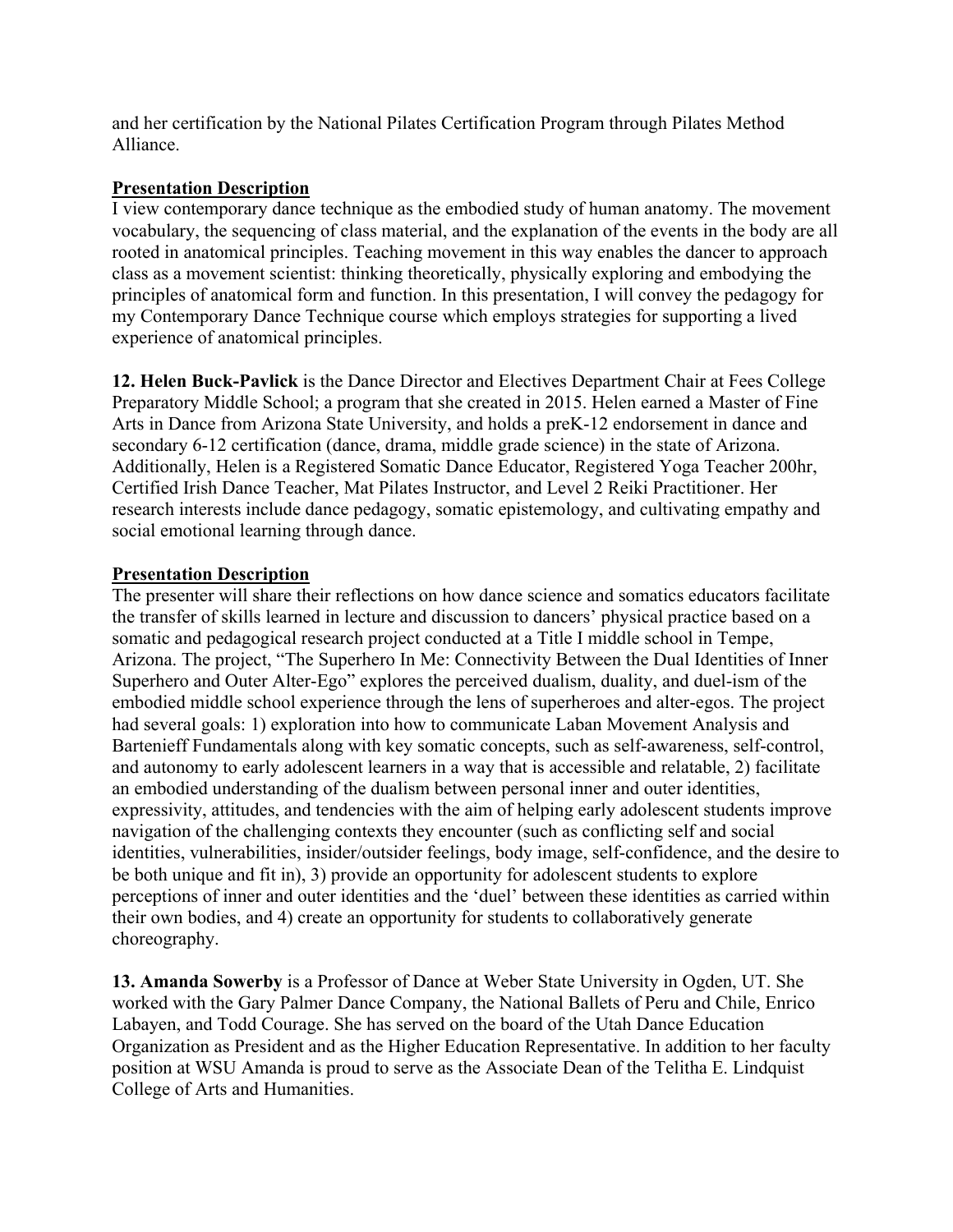#### **Presentation Description**

### **The Preparation and Practical Application of Anatomical and Kinesiological Concepts Embedded within the Undergraduate Ballet Technique Class**

To increase undergraduate dance majors' understanding of correct anatomical terminology and kinesiological principles related to dance, I propose that the use of such content embedded within the daily ballet technique class is beneficial. Not unusual, the use of misguided imagery in ballet technique instruction has been known to create incorrect assumptions as to how to engage the musculoskeletal system efficiently and safely. However, the wealth of information and free resources available to today's dance educator facilitates easy use of anatomical and kinesiological concepts in the studio setting. By doing so, educators prepare dance majors for success when allowing for early preparation and practice of concepts and terminology before entering the undergraduate Dance Kinesiology curriculum.

**14. Luc Vanier** (MFA, MAMSAT) received his MFA from the University of Illinois Champaign-Urbana and certified as an Alexander technique teacher in 2001 and later became a training course Director in 2011. A Principal Dancer and company choreographer with Ohio Ballet, he danced pivotal roles in the works of company founder Heinz Poll, Balanchine, Paul Taylor, Kurt Jooss, Lynne Taylor-Corbett and Laura Dean among others. His choreography has been produced at the Joyce Theater in New York City and toured nationally. Vanier has lectured and presented his research extensively nationally and internationally and his co-authored book "Dance and the Alexander Technique" was published by University of Illinois Press in 2011. He founded the Integral Movement Lab, which combines the Alexander Technique and developmental ideas within product and curriculum designs. Last year, he co-authored a chapter, The Subtle Dance of Developmental Self-Awareness with New Media Technologies, published with the Presse University du Quebec (PUQ) and this Spring, a new book chapter, Ballet aesthetics of trauma, development and functionality, is about to be published in the book (Re)Claiming Ballet with Intellect Press. Luc is convinced of his responsibility to interrogate our physical practices in order to not habitually duplicate racist/sexist perspectives. He co-created Framework for Integration, a movement analysis system anchored in the way babies and animals move that helps all movers make new, healthier movement decisions and encourages more coordinated and integrated bodily use. (232 words)

**Elizabeth Johnson,** BFA (George Mason University), MFA (University of Illinois, Urbana-Champaign) is a performer, choreographer, educator, Laban Movement Analyst (GL-CMA), Certified Teacher of the Alexander Technique (M.AmSAT, ATI), Registered Yoga Teacher (RYT200), and a Registered Somatic Movement Educator and Therapist (RSME/T—ISMETA). An embodied academic, her teaching and research include the integration of aesthetics, anatomy, kinesiology, somatic inquiry, and critical theories into dance technique and composition pedagogies. Her creative work—rooted in autobiography and her love/hate relationship with popular culture—aims to subvert cultural tropes regarding propriety, relationships, and bodies as objects/commodities. Since 2004, her company, Your Mother Dances, has featured her choreography as well as produced national and regional guest artists (US); her work has been seen in New York City, Washington D.C., Chicago, Minneapolis, Milwaukee and beyond. Johnson has also performed professionally with David Parker and The Bang Group (NYC), Sara Hook Dances (NYC), and Molly Rabinowitz Liquid Grip (NYC).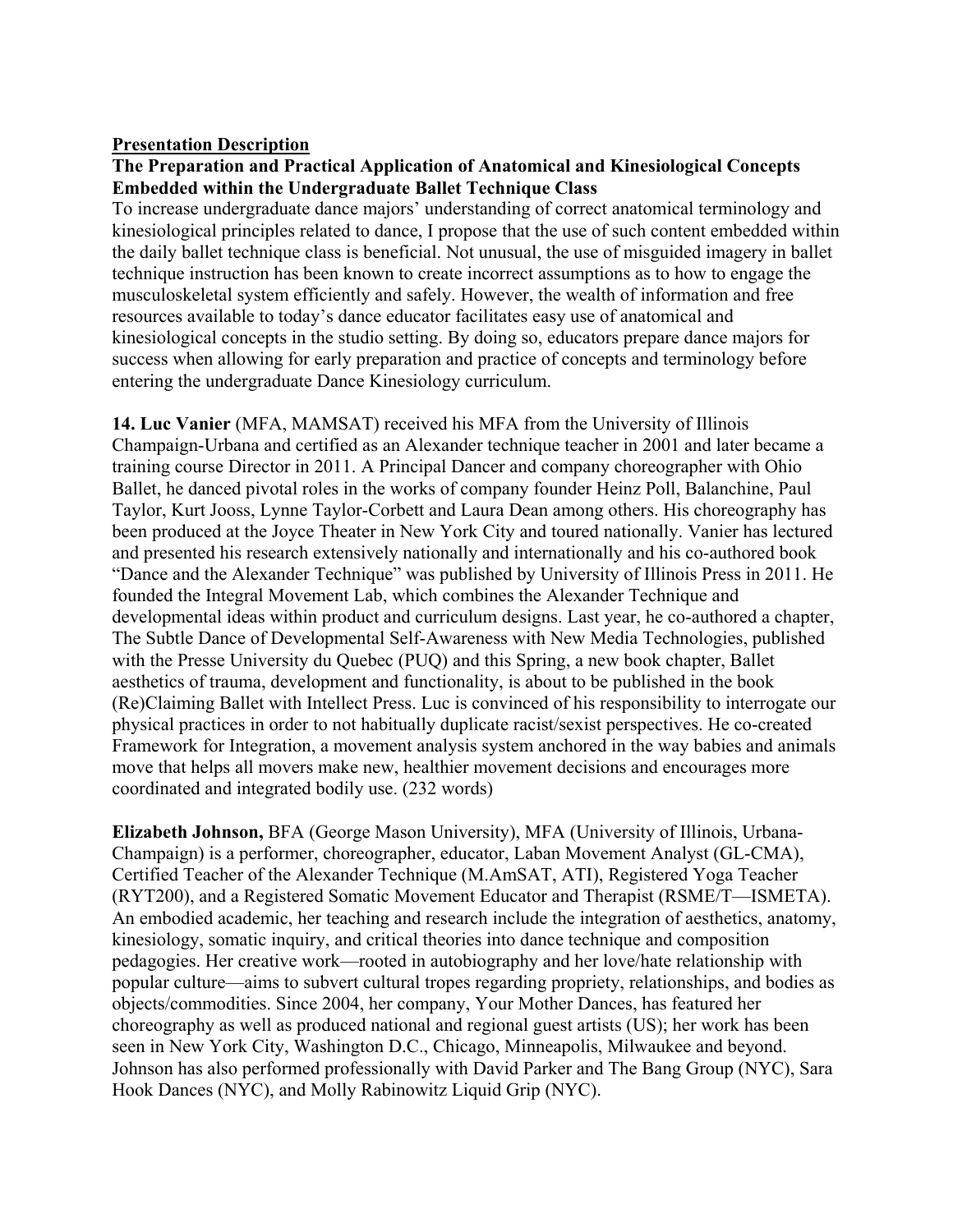Johnson's approach to dance pedagogy is often spurred by her intense adolescent experiences at the University of North Carolina School of the Arts where she trained in classical ballet with Balanchine ballerina Melissa Hayden as well as former Ballet Russe de Monte Carlo and American Ballet Theatre dancers. Influenced by developmental movement and prosocial/trauma informed education, she teaches and presents nationally and internationally on dance/movement pedagogies and somatics. Johnson has co-authored/authored three book chapters featuring Alexander Technique and developmental movement applications that: promote conscious embodiment in response to new media technologies (University of Quebec/PUQ), consider the psychophysical demands of arts performance (Springer International Publishing), and explore "pedagogies of healing" designed to address internalized trauma from abusive practices inherent in much historical ballet training (Intellect). She has served on Dance faculties at University of Illinois Urbana-Champaign, University of Wisconsin-Madison, University of North Carolina-Greensboro, University of Wisconsin-Milwaukee, Texas Tech University, and is now at the University of Florida. (307 words)

### **Presentation Description Interrogating Ideas Around the Neutral Pelvis**

Perhaps due to the dance field's adoption of physical therapy and athletic training language, many teachers ask students to strive for a "neutral" pelvis. This is often encouraged in postural training. Over years of teaching dance through somatic and developmental lenses (Alexander Technique and Laban/Bartenieff Movement Analysis) our pedagogy has become diametrically opposed to the idea of neutrality. Our Framework for Integration joins patterned activity with intent; for the spine to be integrated, an active pelvis must constantly support the intent of the head–nearly always in what the Alexander Technique refers to as antagonistic action/response.

Our workshop will share the basic principles of our Framework to help movers understand inherent bodily functionality, interferences to this functionality, and methods to recognize and counter less helpful habits. The Framework vocabulary provides a common anatomical and movement patterning ground through which conscious change is rapidly achievable.

Research initially involved working with wheelchair athletes from the Milwaukee VA Spinal Cord Injury Clinic to help them avoid overworking the spine. We will use a physioball to demonstrate how movers interfere with their spine/pelvis relationship and then build a vocabulary around ideas of support and interference. Applying the vocabulary, participants can address the pelvis with direction and intentionality.

**15. Sarah Wilcoxon** Assistant Professor Assistant Professor Missouri State University Missouri State University sarahwilcoxon@missouristate.edu choelscher@missouristate.edu

**Carrisa Hoelscher,** Ph.D.: Carrisa Hoelscher is the Graduate Program Director and Assistant Department Head for the Department of Communication at Missouri State University. As an Assistant Professor in the Department of Communication, she teaches organizational communication, small group communication, and leadership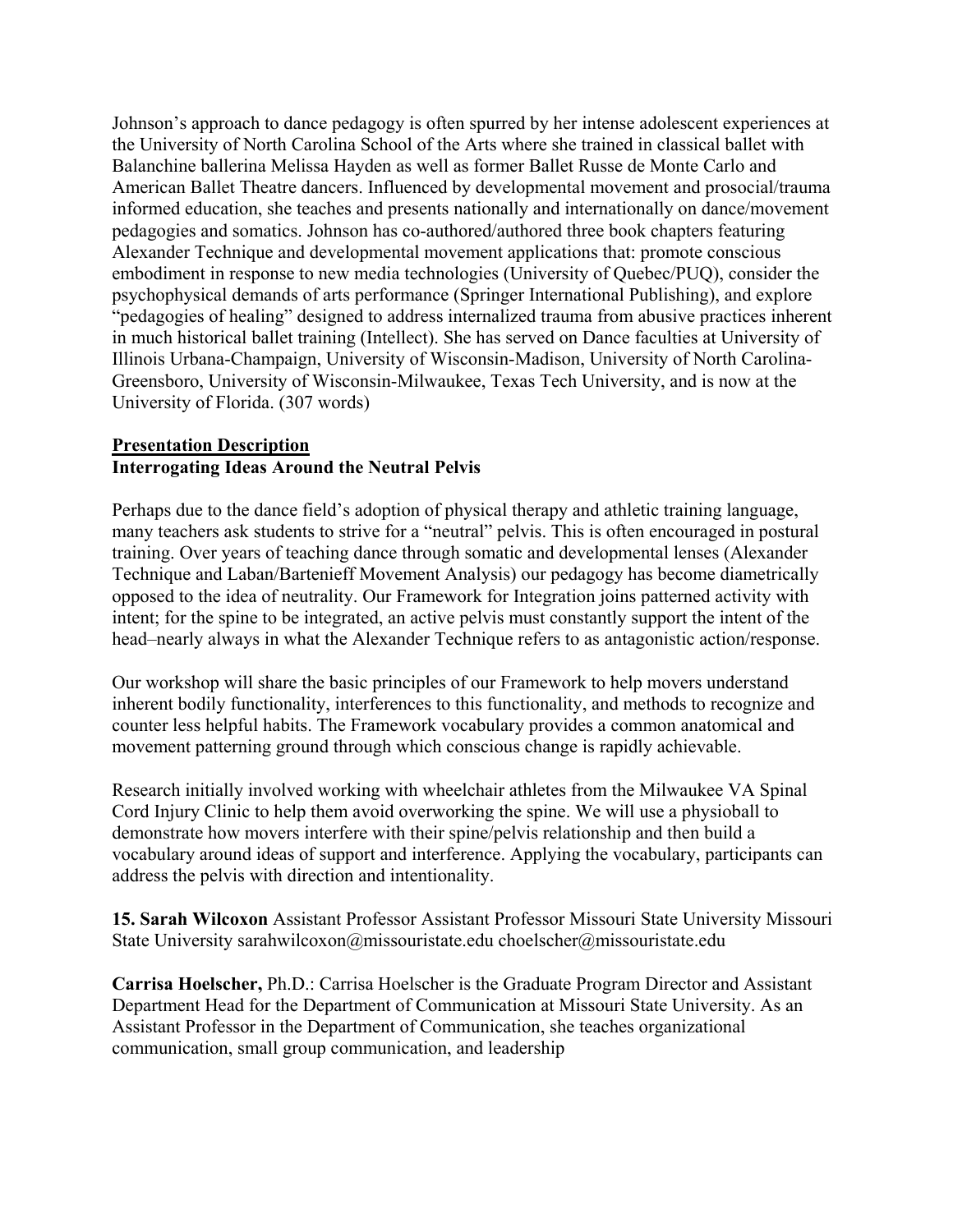# **Presentation Description Structuring consent: Agentic control of bodies in the rehearsal space**

Somatics places an emphasis on the internal perception of physical experience. But as dancers, our physical experience is not only engineered exclusively by our own bodies. Relationships with other performers and physical touch play an essential role in our experience of a studio space and our somatic perception. This study provides an overview of student perception on the use of a consent contract through a rehearsal process.

At the 2018 Dance Science and Somatics Educators Conference, Wilcoxon presented on the use of a consent contract in a partnering class. At the time, the contract was discussed in terms of instructor perception. Since then, the contract has been adapted to address issues beyond the classroom and into the rehearsal studio. In the first iteration of the consent contract being used through a rehearsal process in Fall 2019, Wilcoxon and Hoelscher have designed a qualitative study to provide a more comprehensive understanding of the student perspective of the consent contract.

20 interviews were conducted, averaging 62 minutes each. 7 male performers and 13 female performers participated. Based on these interviews, we come to understand that the use of the consent contract in the rehearsal process both enabled and constrained participants agency/ability to talk about consent issues. There were four primary points revealed through the interview process:

· Participants universally say all shows should use the contract or some version of it.

· The contract put consent concerns front and center early in the process so participants didn't have to make the emotional space/time to deal with consent concerns later in the process (when there was more stress and no time).

· There was some confusion/lack of clarity regarding who "polices" the contract and who concerns should be taken to.

· More purposeful work could be done to make the language of the consent contract the language of the rehearsal space.

**16.Alexandra Bradshaw-Yerby** is an Assistant Professor of Dance and the Director of Dance Education at Southern Utah University, where she teaches Dance Kinesiology, Somatics, Teaching Methods, Modern Techniques, Composition, and Improvisation. Informed by her background as a performer, writer, and yogi, her research pertains to embodied writing and experiential anatomy. Alexandra formerly danced with Ririe-Woodbury Dance Company, touring annually throughout the United States and abroad. Alexandra holds an M. F. A. in Dance from the University of Washington. She has completed additional study at the University of Washington Medical School (Anatomy & Kinesiology, Department of Rehabilitation Medicine); the University of California, Irvine, Cambridge University in the U.K.; and, the Ailey School in New York City.